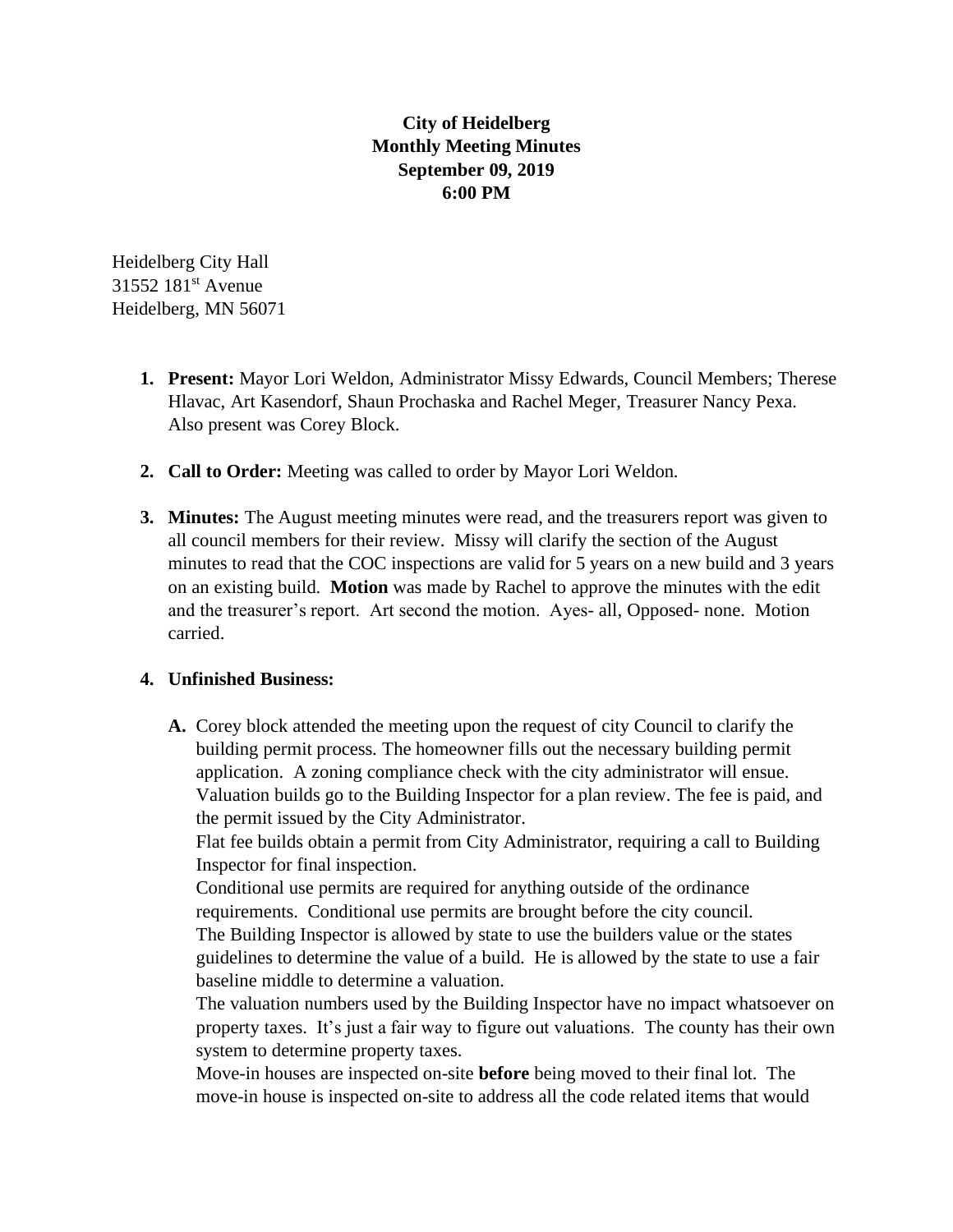need to be upgraded. The permit is based on the foundation by using a baseline value.

- **B.** Since the county is the governing entity over septic systems, the Le Sueur County ordinances state that a Certificate of Compliance (COC) is needed before any addition to the primary structure can begin. The primary structure being the house in "most" instances. Unless the primary structure is not a house and the building has a septic system. A homeowner adding a garage separate from the house would not need a COC because they are not adding on to the living space of the primary structure. The county considers any addition to the primary structure an addition to the living space. The type of space does not matter. It's the assumption that if a house is growing, the living space is also growing. Replacing roof boards and sheeting is not considered adding to the living space. It's considered repairing an existing space. If roof space is being added, that is considered an addition to the living space. A Certificate of Compliance is valid for 5 years on a new build and 3 years on an existing build.
- **C.** The clerk satisfied the requirements for the Pay Equity Act for the next 3 years.
- **D.** A P.O. Box and phone have been acquired for city use.

## **5. New Business:**

- **A.** Considering the banks position to no longer police the 2 signatures policy on business checks, the council has determined its good business policy to require all city checks have 2 authorized signatures.
- **B.** Pool draining was brought up with a concern for chemically treated water being released on yards, wells, run-off, etc. It was learned that inground pools usually leave water in over the winter months and many above ground pools will leave much of the water in as well. The city does not feel it is a concern currently.
- **C.** The city has decided a follow-up letter to residents may be beneficial. This letter will include the changes within the council, the new city phone number, and the Building Inspector's information.
- **D.** Permits #1003 and #1004 were issued.